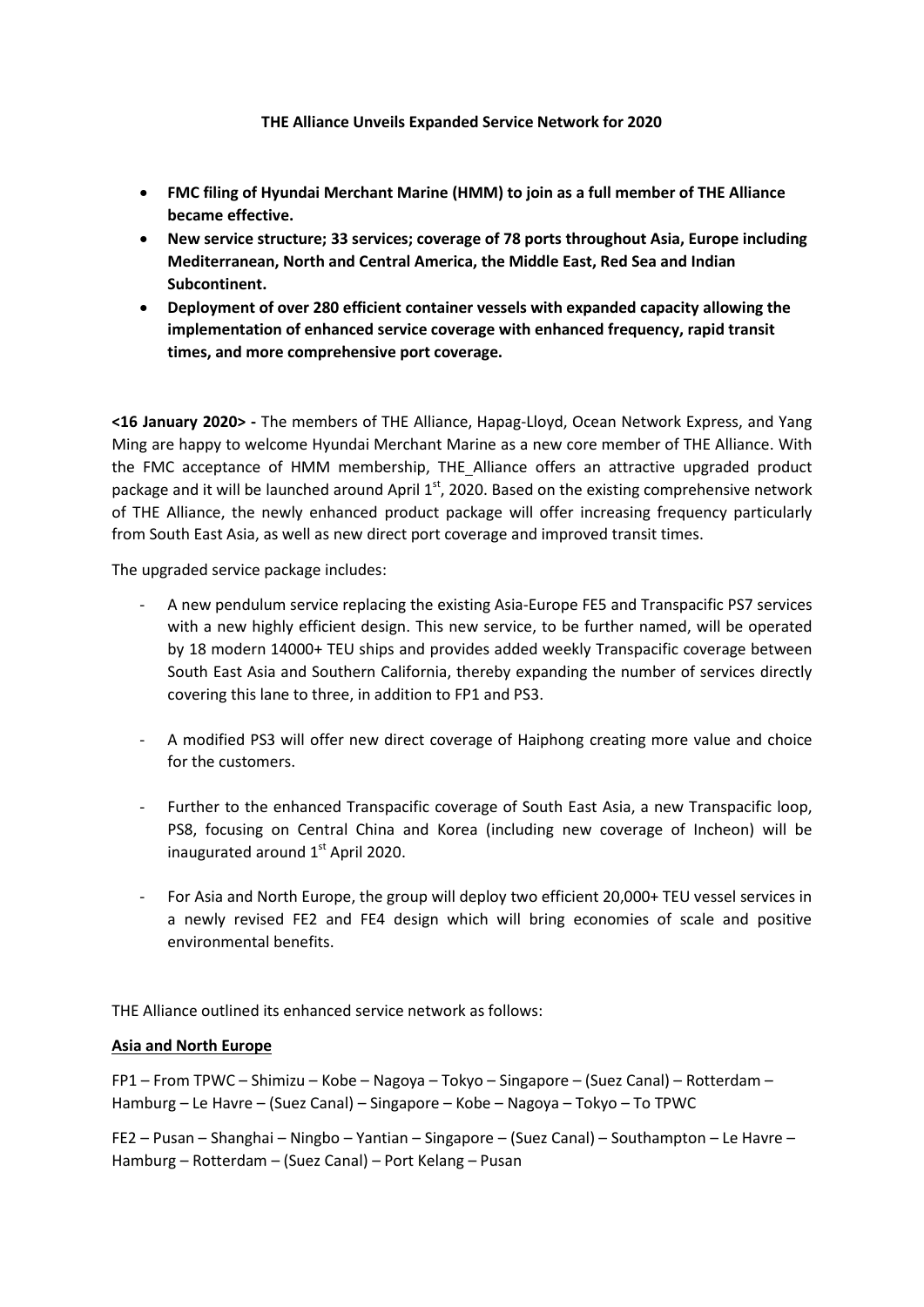FE3 – Hong Kong – Xiamen – Kaohsiung – Yantian – (Suez Canal) – Rotterdam – Hamburg – Antwerp – Southampton – (Suez Canal) – Jebel Ali – Singapore – Yantian – Hong Kong

FE4 – Qingdao – Pusan – Ningbo – Shanghai – Yantian – (Suez Canal) – Algeciras – Rotterdam – Hamburg – Antwerp – London Gateway – Algeciras – (Suez Canal) – Singapore – Qingdao

*FE5* – From TPWC – Laem Chabang – Cai Mep – Singapore – Colombo – (Suez Canal) – Rotterdam – Hamburg – Antwerp – Southampton – (Suez Canal) – Jeddah – Singapore – Laem Chabang – Cai Mep – Hong Kong – Yantian – To TPWC

### **Asia and the Mediterranean**

MD1 – Qingdao – Pusan – Shanghai – Ningbo – *SPRC* – Singapore – Jeddah – (Suez Canal) – Damietta – Barcelona – Valencia – Tangier – Genoa – Damietta – (Suez Canal) – Jeddah – Singapore – *SPRC* – Qingdao

MD2 – Pusan – Qingdao – Shanghai – Ningbo – Kaohsiung – *SPRC* – Singapore – (Suez Canal) – Piraeus – Genoa – La Spezia – Fos – Genoa – Piraeus – (Suez Canal) – Singapore – *SPRC* – Pusan

MD3 – Pusan – Ningbo – Shanghai – *SPRC* – Singapore – Jeddah – (Suez Canal) – Ashdod – Istanbul – Izmit – Aliaga – Mersin – Ashdod – (Suez Canal) – Jeddah – Singapore – Kaohsiung – Pusan

#### **Asia and the Middle East / Red Sea**

THE Alliance will provide more details of 3 Asia – Middle East products in a subsequent PR. Full rotation will also be included in the next PR.

AR1\* – Pusan – Shanghai – Ningbo – Shekou – Singapore – Port Kelang – Jeddah – Aqaba – Sokhna – Jeddah – Singapore – Pusan

\*HMM will not participate on the AR1

### **Transpacific – West Coast**

PN1 – Xiamen – Kaohsiung – Ningbo – Nagoya – Tokyo – *PNW* – Tokyo – Kobe – Nagoya – Xiamen

PN2 – Singapore – Laem Chabang – Cai Mep – Haiphong – Yantian – *PNW* – Tokyo – Kobe – Singapore

PN3 – Hong Kong – Yantian – Shanghai – Pusan – *PNW* – Pusan – Kaohsiung – Hong Kong

PN4 – Qingdao – Ningbo – Shanghai – Pusan – Prince Rupert – *PNW* – Pusan – Kwangyang – Qingdao

FP1 – From Europe – Singapore – Kobe – Nagoya – Tokyo – *LA/LB* – Oakland – Tokyo – Shimizu – Kobe – Nagoya – Tokyo – Singapore – To Europe

PS3 – Nhava Sheva – Pipavav – Colombo – Port Kelang – Singapore – Cai Mep – Haiphong – *LA/LB* – Oakland – Pusan – Shanghai – Ningbo – Shekou – Singapore – Port Kelang – Nhava Sheva

PS4 – Xiamen – Yantian – Kaohsiung – Keelung – *LA/LB* – Oakland – Keelung – Kaohsiung – Xiamen

PS5 – Shanghai – Ningbo – *LA/LB* – Pusan – Shanghai

PS6 – Qingdao – Ningbo – Pusan – *LA/LB* – Oakland – Kobe – Qingdao

*PS7* – From Europe – Jeddah – Singapore – Laem Chabang – Cai Mep – Hong Kong – Yantian – *LA/LB* – Oakland – *Japan* – Hong Kong – Laem Chabang – Cai Mep – Singapore – Colombo – To Europe